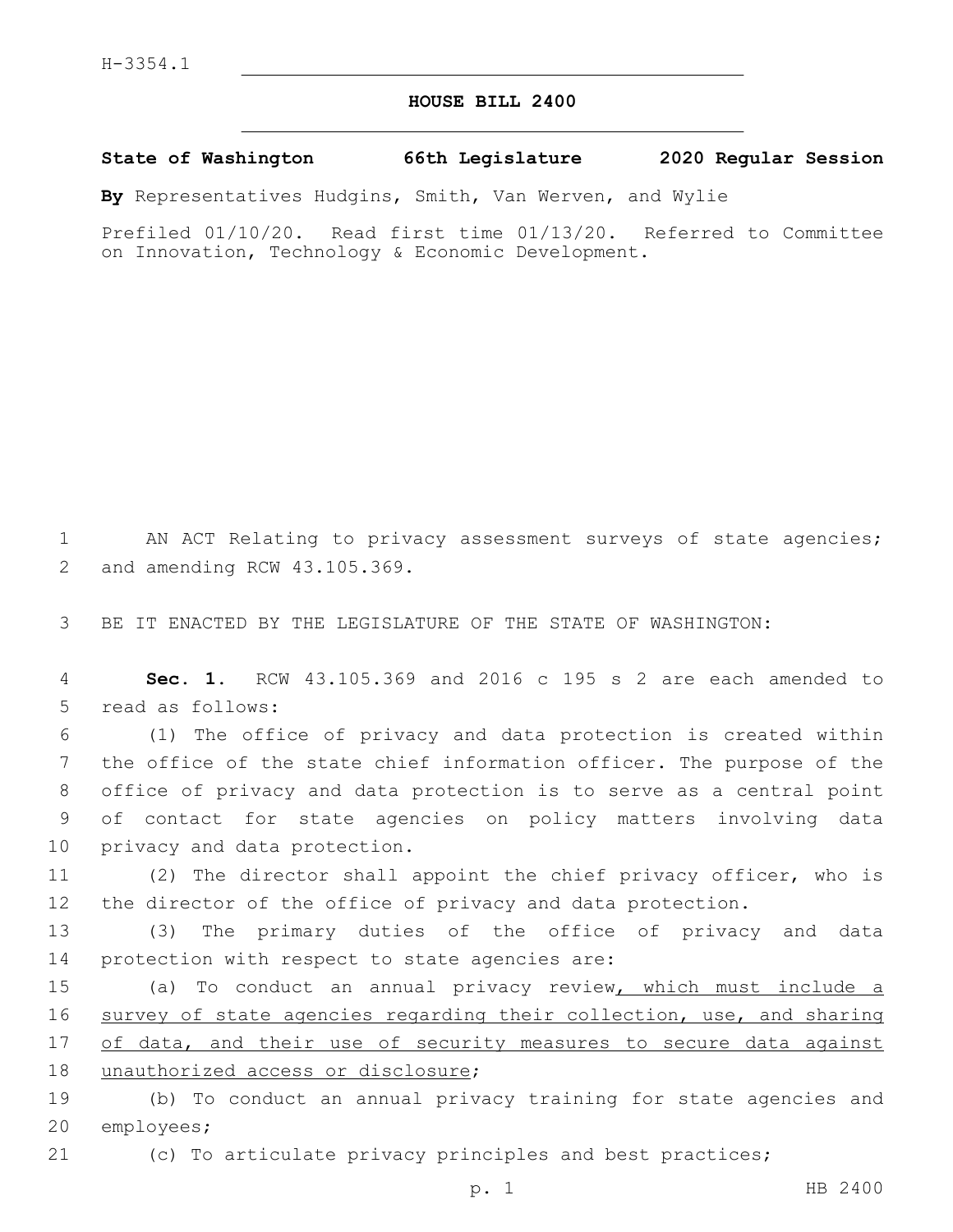(d) To coordinate data protection in cooperation with the agency; 2 and

 (e) To participate with the office of the state chief information officer in the review of major state agency projects involving 5 personally identifiable information.

 (4) The office of privacy and data protection must serve as a resource to local governments and the public on data privacy and 8 protection concerns by:

 (a) Developing and promoting the dissemination of best practices for the collection and storage of personally identifiable information, including establishing and conducting a training program 12 or programs for local governments; and

 (b) Educating consumers about the use of personally identifiable information on mobile and digital networks and measures that can help 15 protect this information.

 (5) By December 1, 2016, and every four years thereafter, the office of privacy and data protection must prepare and submit to the legislature a report evaluating its performance. The office of privacy and data protection must establish performance measures in its 2016 report to the legislature and, in each report thereafter, demonstrate the extent to which performance results have been achieved. These performance measures must include, but are not 23 limited to, the following:

 (a) The number of state agencies and employees who have 25 participated in the annual privacy training;

 (b) A report on the extent of the office of privacy and data protection's coordination with international and national experts in 28 the fields of data privacy, data protection, and access equity;

 (c) A report on the implementation of data protection measures by state agencies attributable in whole or in part to the office of privacy and data protection's coordination of efforts; and

 (d) A report on consumer education efforts, including but not limited to the number of consumers educated through public outreach efforts, as indicated by how frequently educational documents were accessed, the office of privacy and data protection's participation in outreach events, and inquiries received back from consumers via 37 telephone or other media.

 (6) Within one year of June 9, 2016, the office of privacy and data protection must submit to the joint legislative audit and review